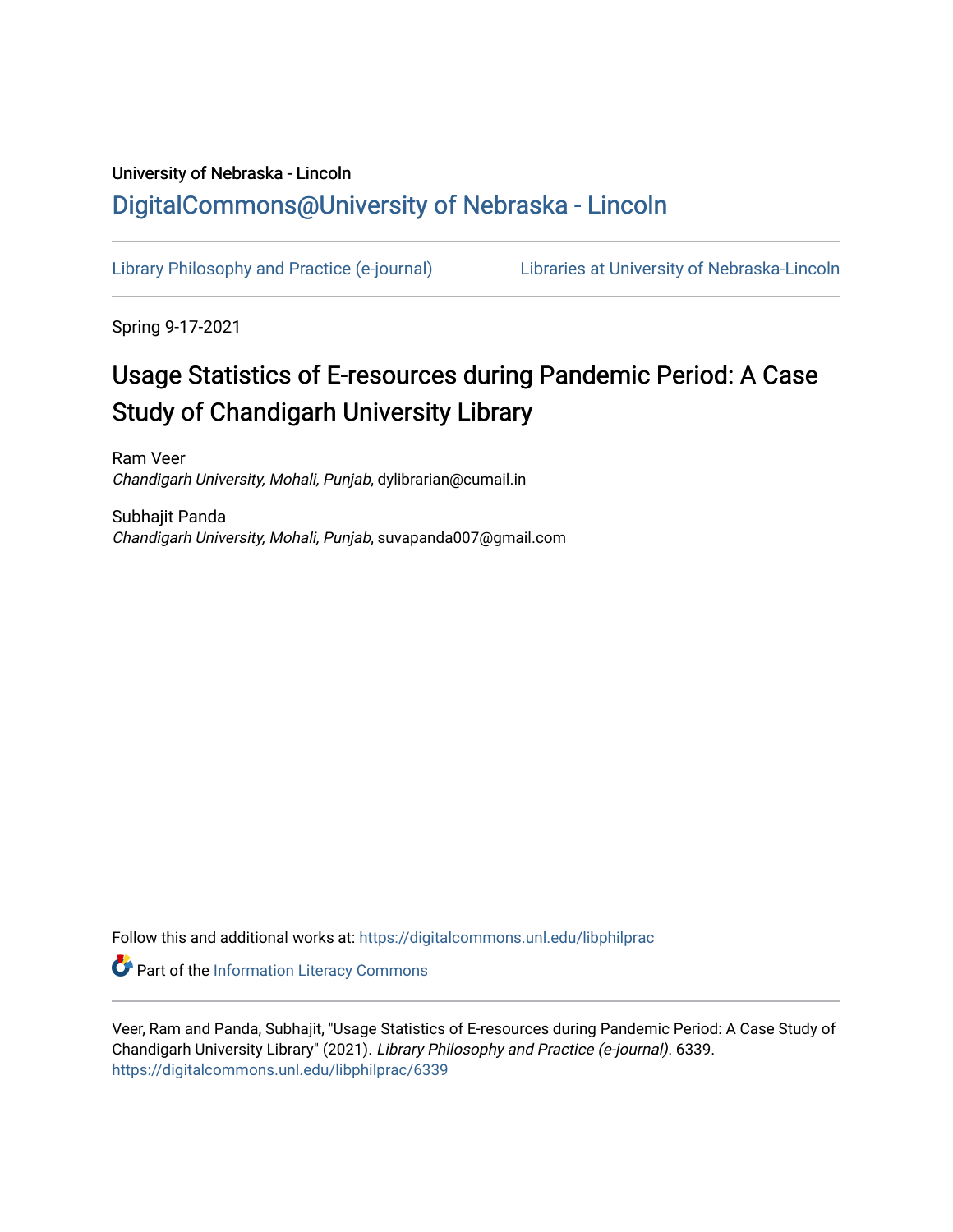## **Usage Statistics of E-resources during Pandemic Period: A Case Study of Chandigarh University Library**

#### **Dr. Ram Veer and Subhajit Panda**

Deputy Librarian - Chandigarh University Mohali, Punjab (India) Email: [dylibrarian@cumail.in](mailto:dylibrarian@cumail.in)

Assistant Librarian - Chandigarh University Mohali, Punjab (India) Email: [suvapanda007@gmail.com](mailto:subhajit.e9641@cumail.in)

#### **ABSTRACT**

Electronic resources are the electronic representation of information. Because of the easy accessibility, low cost and effective presentation with multimedia tools, e-resources have become the most popular source of information. The present research focuses on the usage statistics of e-resources during the pandemic period lockdown and restricts its scope to Chandigarh University Library. This study survey was conducted by distributing 200 questionnaires structured on a Google Form among the students, staff and faculty members of Chandigarh University. Out of all distributed questionnaires, 158 questionnaires were selected as a valid response for the study. Various statistical methods have been used for the analysis of the survey data. According to the findings, the majority of the library users are aware of the e-Resources available in the CU Library & use them efficiently according to their particular needs. Furthermore, the paper describes the difficulties students and faculty members faced in obtaining e-resources, as well as their perspectives on the utility of the e-resources.

**Keywords:** E-resources, Information Dissemination, Usage Statistics, Library Services, Pandemic Period, Covid-19, National Lockdown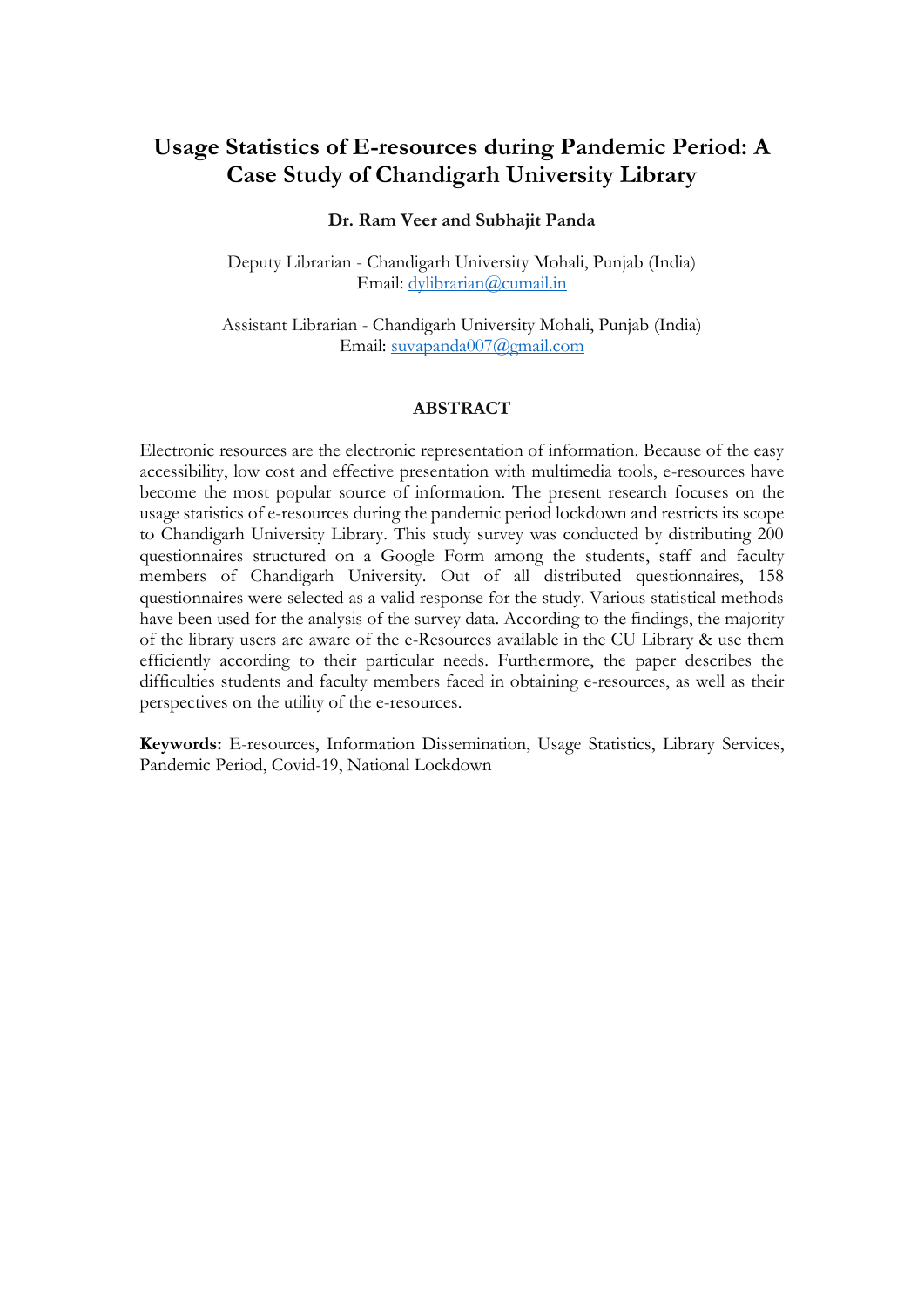## **1. Introduction**

Libraries have witnessed a great metamorphosis in recent years, both in terms of collection development, service structure, policies and practices. The print medium is increasingly giving way to the electronic form of materials (Poornima & IRN, 2005). In the 21st century due to competitive pressure from different information providers and emerging new technologies & services generates a new information era (Simmonds & Andaleeb, 2001). The rapid advancement of information and communication technology has brought a revolutionary change in the information scenario and gives rise to several options to handle varied information sources conveniently and effortlessly. Electronic resources (Eresources) have become the most sought after modern library's reserves in satisfying the diverse needs of students, teachers, and researchers with minimum risk and time. Information technology has changed the world and has become one of the essential tools for retrieving information. Electronic information resources have acquired a significant portion of library collections. The aforementioned is very important for university libraries since most of them call for more and more research work.

During the worldwide lockdown due to the COVID-19 pandemic, the importance of e-Resources is phenomenal as the educational institutions have shifted from physical to virtual sessions. Users prefer more for e-Resources, virtual libraries, remote access facilities in this critical situation. Despite innumerable advantages of e-resources, there are certain problems also relating to their awareness, usage, maintenance, management, etc. which need collaborative efforts of professionals and all other bodies associated with the creation, distribution and use of these resources to establish the sound practices (Mitra, 2020). The current study examines the awareness level, demands, and popularity of e-Resources among Chandigarh University library users, as well as the level of satisfaction and various challenges they confront.

## **2. About Chandigarh University**

Chandigarh University (CU) is a full-fledged, unitary, teaching & residential university established by the Punjab State Legislature and is recognized by the University Grants Commission under Section 2(f) with the right to confer degrees as per Section 22(1) of the UGC Act, 1956. Since its inception, it has progressively tried to realize the aims of the noble Founder Vice-Chancellor Prof. (Dr.) R S Bawa and has had the unique good fortune of having a succession of eminent Vice-Chancellors to guide its destinies.

During the last ten years, Chandigarh University is a leading university envisioned to excel in research, innovation & entrepreneurship provides inspirational learning to nurture our students to lead the professional world. Ranked among Asia's best & fastest growing educational institutes with approximately 16 Departments with 202 courses of Study and over 7000 members on its teaching and non-teaching staff. The University campus, including the colleges, hostels and playgrounds occupies an area of about 120 acres.

## **3. Literature Review:**

The importance and wide ranging scope of electronic re-sources for general communication, information retrieval and instructional delivery to support teaching and research activities in tertiary educational institutions is acknowledged worldwide. The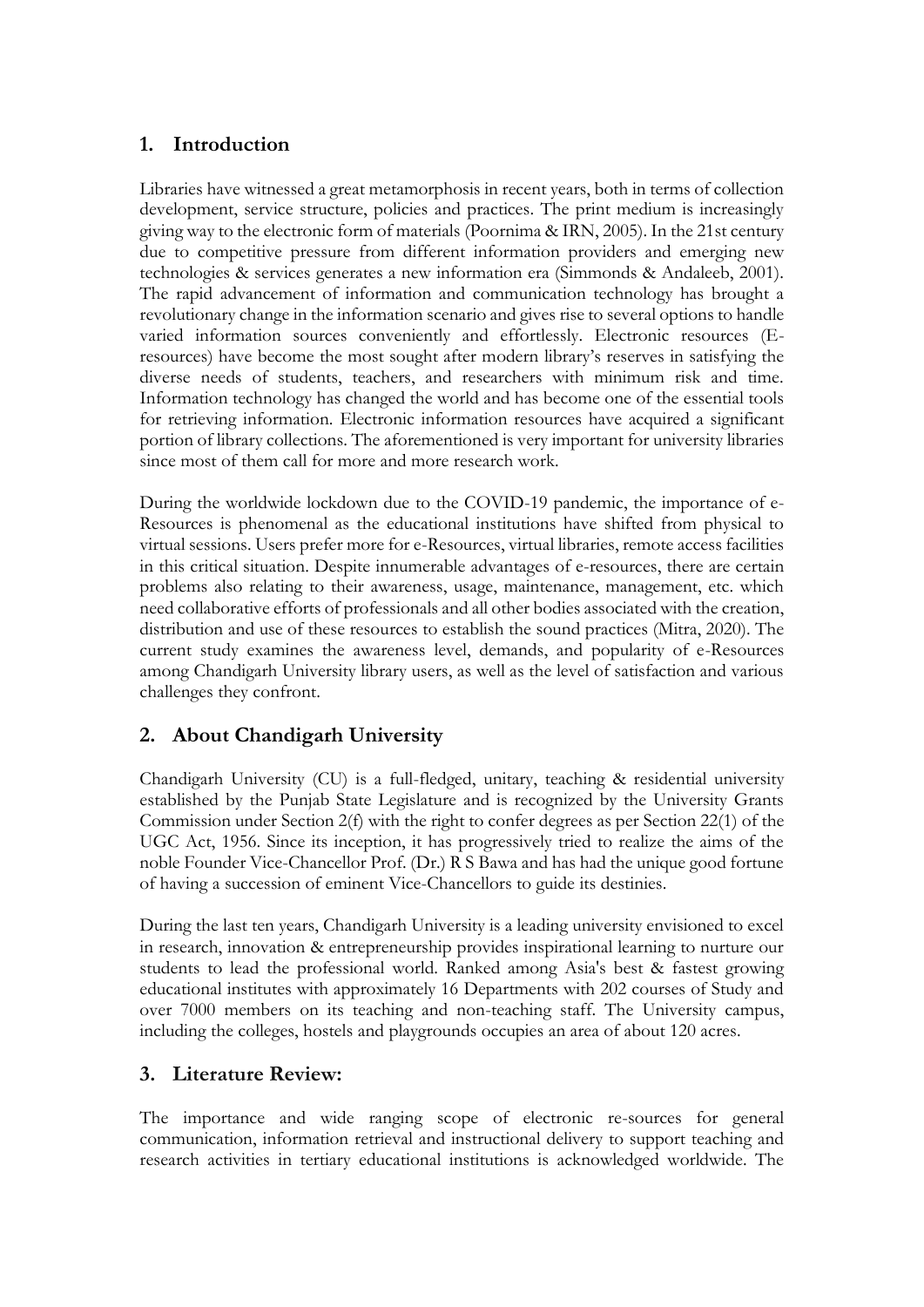literature also shows that a number of relevant studies have been carried out on the use of e- re-sources by lecturers, research scholars and students world-wide.

Shuling (2007) examined the readers' present conditions, difficulties and requirements of using e-recourses in the Library of Shaanxi University of Science and Technology with a valid sample size of 909 including teachers and students on the campus. The findings of the study suggest a satisfaction level of 50% among library users. In their study, Nikam & Pramodini (2007) described the use of e-journals and databases (subscribed by the UGC-InfoNet consortium) by University of Mysore users, analysed the use of E-resources and user satisfaction levels. Haridasan & Khan (2009) presented in their paper about the importance of e-resources in the National Social Science Documentation Centre (NASSDOC) library in New Delhi, India and determine their usage, performance, degree of user satisfaction, and barriers faced in the access of e-resources. It also attempts to find out the users' views about computer literacy among social scientists. Jogan (2015) examined postgraduate students' views (with a random sample from 50 PG students) on the access, awareness and usage in facilitating their research and their satisfaction with the sources and services currently provided by the library of Gulbarga University. Similarly, Kurian & Nagarajan (2018) highlighted the results of a study on the utilization of open access resources among research scholars of Annamalai University. Thanuskodi (2012) used a valid data sample of 180 potential users to investigate the use of e-resources by postgraduate students and research scholars of the Faculty of Arts in the Annamalai University. According to the survey, the majority of users are aware of the availability of e-resources. In his paper, N. & N. (2019) described the awareness, access and usage of Eresources available in the Arts and Science Colleges Faculty Members in Erode District. With 280 valid samples, the study was conducted using a questionnaire method. And the findings identified the popularity of e-Journals among male faculties & e-Books among female ones. Matonkar & Dhuri (2021) explored the awareness and use of open access resources (OARs) by Faculty and students of Ponda Education Society's (PES's) colleges. A questionnaire-based survey method has been used with a total of 278 library users filled in the form. The findings show that almost 40% of respondents are not aware of the OARs in the college. Livina & Mole (2021) investigated the use of electronic resources by the academic staff in the Nigerian University libraries during the Corona Virus lockdown. The study was carried out with a sample size of 313 collected using the simple random sampling technique and the collected data were analyzed using descriptive statistics.

## **4. Significance of the Study**

In the present era of information explosion-more and more publications are becoming Web-concerned. Most of the social science libraries have changed the contemporary outlook towards functions and services. The environment is rapidly changing to an electronic one. The investigators decided to conduct this study for measuring the usage of e-resources by students, staff and faculty members in Chandigarh University.

## **5. Objectives of the Study:**

The primary focus of this study is to analyze the usage statistics of e-resources of Chandigarh University library during the recent pandemic period by conducting a survey to assess the benefits of the e-resources over conventional sources of information.

The main objectives of the present study are as follows: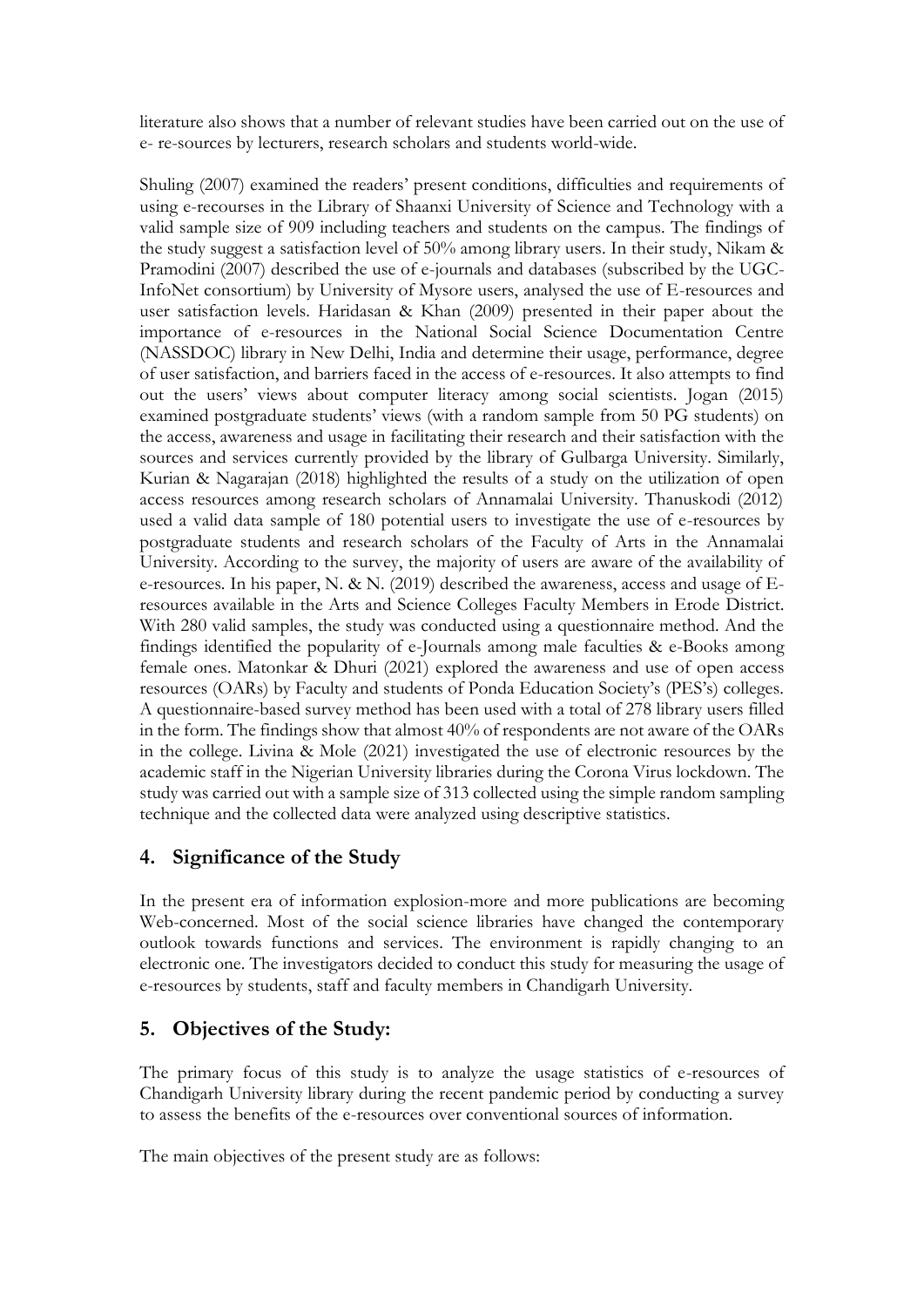- 1) To find out the awareness of users' about available e-resources.
- 2) To study the purpose and utilization of e-resources.
- 3) To find out the frequency of using e-resources.
- 4) To find out the hindrances and problems faced by the users while accessing and using e-resources.
- 5) To study the level of satisfaction of users about avail-ability and coverage of eresources.
- 6) To study the preferred format for using e-resources.
- 7) To study the satisfaction level of users about infra-structure to support the access of e-resources.
- 8) To suggest suitable recommendations to improve facilities and services related to the use of e-resources.

## **6. Methodology**

Keeping in view the aforementioned objectives in mind, a structured questionnaire was designed using the Google form to collect data from the users of e-resources in Chandigarh University. The questionnaire contains various questions pertaining to the awareness and use of e-resources. For this purpose, a total of 200 questionnaires were distributed among students, staff & faculty members both online & printed forms, as per the requirements. Out of 200 distributed questionnaires, 158 valid questionnaires were collected and then data was analysed, tabulated, interpreted and presented in this research paper. Due to lockdown & unavailability of the email-ids of a majority portion of the students (particularly), the survey took almost six months *(February 2021 to August 2021)* to complete.

## **7. Survey Design:**

The study was limited to the students, staff and faculty members of Chandigarh University Mohali, Punjab (India). Therefore, the survey of the study was designed to assess & interpret the use of e-resources, their frequency & purposes at the time of national lockdown when the physical access of information is almost impossible for the library users of Chandigarh University. Several types of questions like the open-end, close-end, single answer, multiple-choice based, Likert scale based, explanatory, include in the questionnaire. Before beginning the actual *"Questionnaire Section"*, the Google form questionnaire included a *"Demographic Section"* to collect some general information such as age, gender, department, and designations of a specific user in order to more precisely represent the sample universe.

## **8. Data Analysis:**

Analysis of data is the ultimate step in the research process. It is the link between raw data and significant results leading to conclusions. After the data collection is over from the finalize 158 questionnaires, the data cleansing process was performed with the help of spreadsheet software *(MS Excel)* for enhanced visualization. The data were then analysed according to various parameters set to meet the main objectives of the study. This process of analysis has to be result-oriented.

## **9. Population Study:**

In research, all the individual samples are not counted equally to the population. There are several parameters to characterise a sample and their contribution to the research process.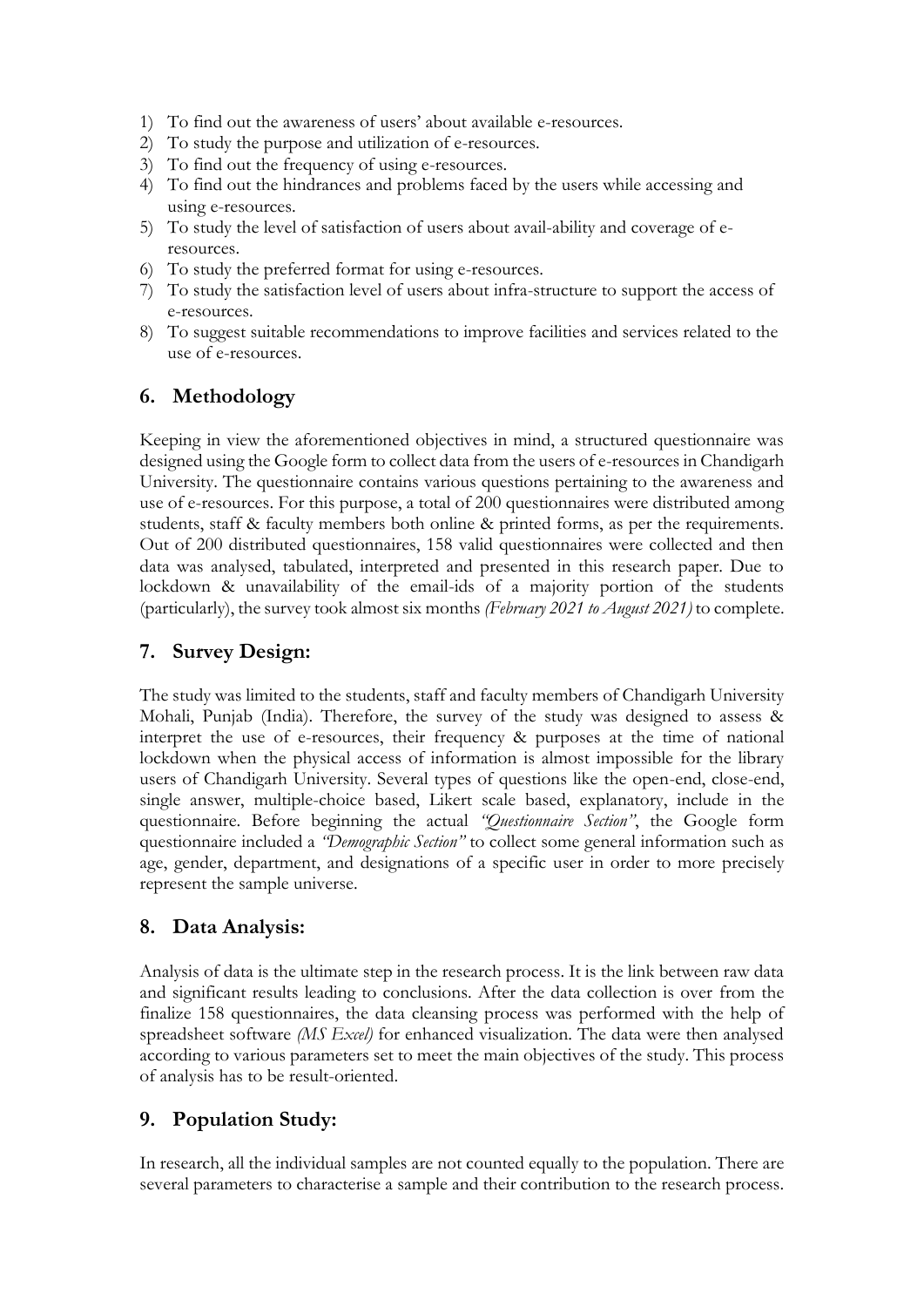Thus, in order to analyse the characteristics of participant samples in this study, the study population was classified into age & sex, as well as designation & department in the institution.

### **9.1. Age-wise Distribution of Respondents:**

The age of the professionals usually plays a vital parameter in performance measurement. Hence, it is pretty imperative to know the distribution of the library workforce in terms of their age. The respondents in five distinct age groups, from the youngest 17 years to the oldest 51 years, provided the following responses, as shown in the table below.



**Figure 1:** Age-wise Distribution of Respondents

According to **Figure 1**, the age of the majority of the sample respondent (38% or 60) belongs to  $\geq$ 35, followed by 25-30 age group & 20-24 age group with 23% (36) & 20% (32) respondent respectively.

## **9.2. Sex-wise Distribution of Respondents:**



**Figure 2:** Sex-wise Distribution of Respondents

The distribution of the population by sex is one of the most significant demographic groupings. The personal detail section of the questionnaire provides sex information can be seen from **Figure 2**. In the present research, as reflected, the sample respondents of the study occupy 53% (84) of the male respondent and 47% (74) of the female respondent in the Chandigarh University significantly use e-resources available through the library for different purposes.

## **9.3. Category-wise Distribution of Respondents:**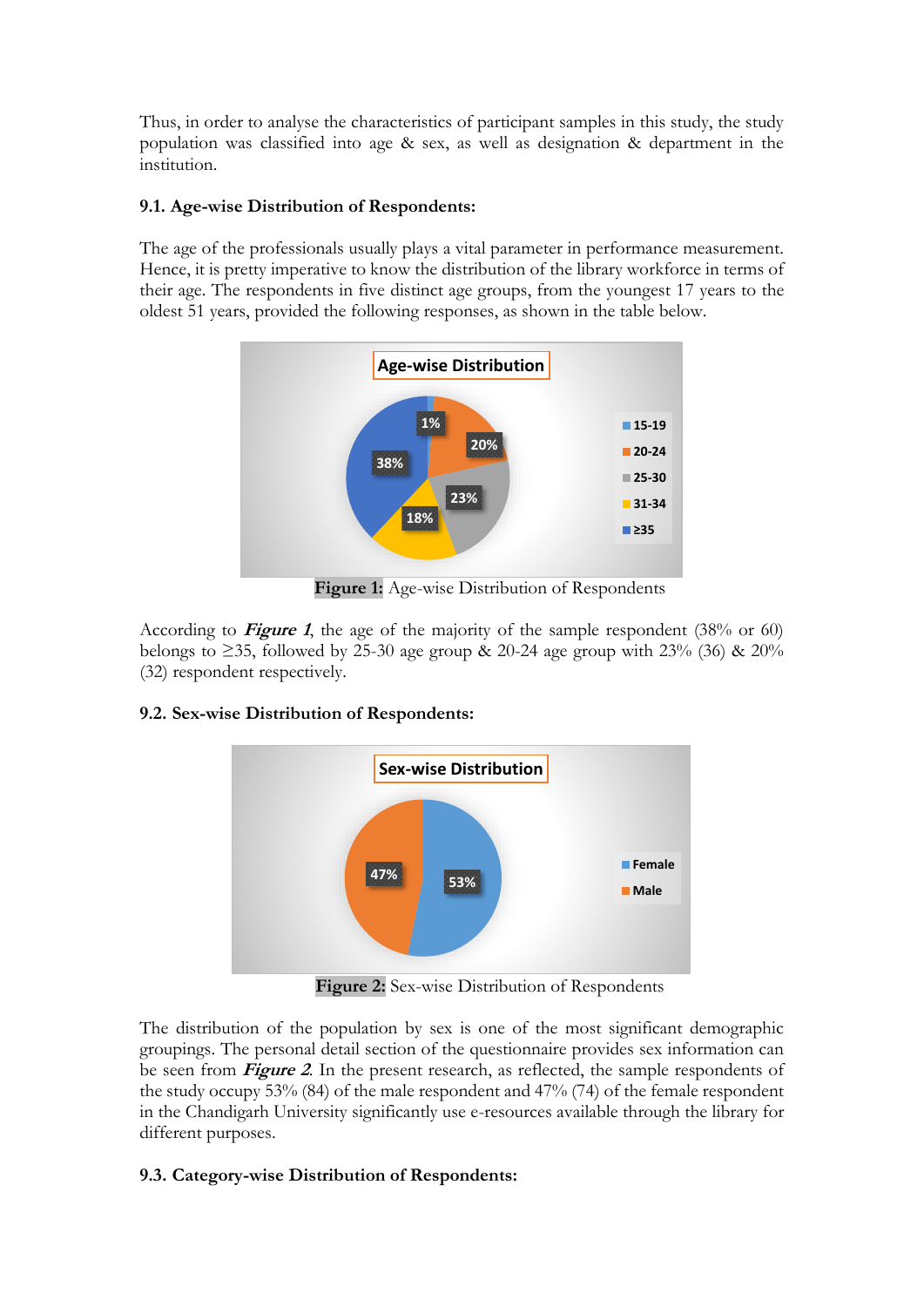

**Figure 3:** Category Wise Distribution of Respondents

The responses were obtained across Chandigarh University, and the respondents were divided into three categories: faculty, staff, and students. However, out of the 200 circulated questionnaires, the researchers were able to gather 158 (79%) completed questionnaires from Chandigarh University library users through earnest and continuous efforts. Faculty Members had the highest percentage of responses (88 or 56%), followed by Students (36 or 23%) & Staff Members had the lowest response rate (34 or 21%).

| Sr.            | Department                                                     | No of          | $\%$ age of |
|----------------|----------------------------------------------------------------|----------------|-------------|
| No.            |                                                                | Respondent     | respondent  |
| $\mathbf{1}$   | Library                                                        | 36             | 23%         |
| $\overline{2}$ | University Institute of Catering & Hotel<br>Management (UICHM) | 24             | 15%         |
| $\overline{3}$ | University Institute of Law (UIL)                              | 22             | 14%         |
| $\overline{4}$ | University Institute of Agriculture Science<br>(UIAS)          | 14             | $9\%$       |
| 5              | University Institute of Management (UIM)                       | 14             | $9\%$       |
| 6              | University Institute of Applied Sciences<br>(UIAS)             | 12             | $8\%$       |
| 7              | University Institute of Engineering (UIE)                      | 12             | $8\%$       |
| 8              | University Institute of Teacher Training &<br>Research (UITTR) | 8              | $5\%$       |
| 9              | University Institute of Art & Architecture<br>(UIAA)           | 6              | $4\%$       |
| 10             | University Institute of Liberal Arts &<br>Humanities (UILAH)   | $\overline{4}$ | $3\%$       |
| 11             | Others                                                         | 6              | $4\%$       |
|                | Total                                                          | 158            | 100%        |

#### **9.4. Department-wise Distribution of Respondents:**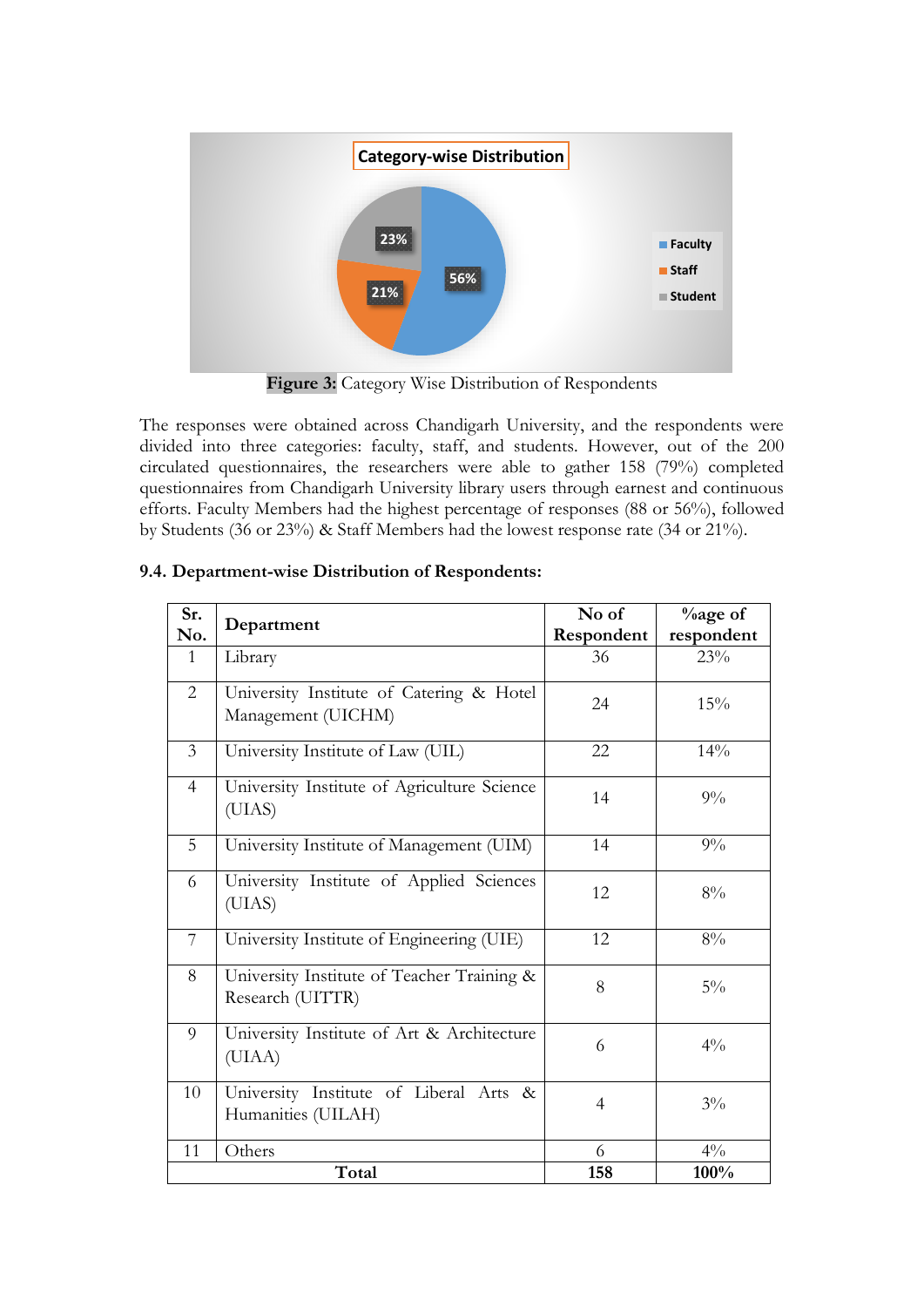### **Table 1:** Department-wise Respondent Distribution Table

For ensuring collection of perceptions from the library users of each departments, almost all departments are covered under the study *(see table 1)*. Out of the 158 respondents, Library covers majority of the respondent (36 or 23%). In next, there are two closely followed department viz. University Institute of Catering & Hotel Management (UICHM) & University Institute of Law (UIL) with 15% (24) or 14% (22) respondent coverage respectively.

## **10. Survey Result Analysis and Discussion**

The questionnaire section of the Google Form contained 14 unique questions (survey questions or SQ) to identify the actual usage statistics of e-resources of Chandigarh University library by examine different angles.

#### **10.1. [SQ1]- Awareness about E-resources**



**Figure 4:** Awareness about E-resources

**SQ1** deals with the awareness of the respondents about the e-resources provided by the library. According to the survey result (see **Figure 4**), 80% (126) of the respondents were aware of the e-resources, whereas, only 10% (16 each) respondents do not know or may not be aware of the E-resources provided by the university library.

|  | 10.2. [SQ2]- Medium of Awareness about E-resources |  |
|--|----------------------------------------------------|--|
|  |                                                    |  |

|               | Sr. No.   Awareness Medium               | No of<br>Respondent | $%$ age of<br>respondent |
|---------------|------------------------------------------|---------------------|--------------------------|
|               | Library website                          | 48                  | 30%                      |
| $\mathcal{L}$ | Facebook                                 | $\left( \right)$    | $0\%$                    |
| 3             | Whatsapp                                 | 4                   | $3\%$                    |
| 4             | E-learning Account                       | 20                  | 13%                      |
| 5             | Help from library staff                  | 22                  | 14%                      |
| 6             | Designated wall notice boards            | 4                   | $3\%$                    |
| 7             | Newsletter                               | $\left( \right)$    | $0\%$                    |
| 8             | Help from Fellow Scholars/<br>Supervisor | 20                  | 13%                      |
| Q             | Personal Effort                          | 34                  | $22\%$                   |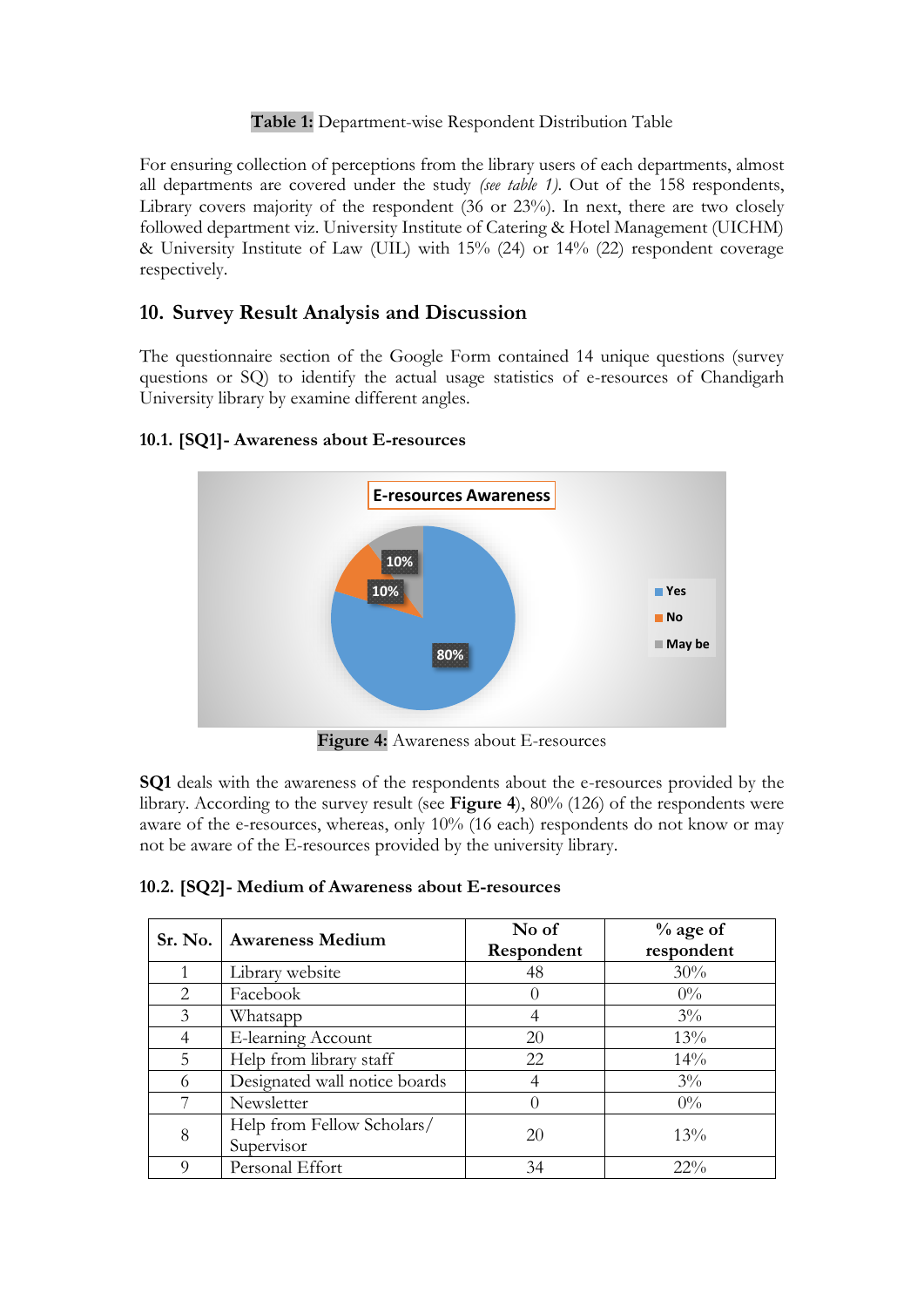| 10 | here<br>uiud |     | $\hat{ }$<br>ΊU<br>′0 |
|----|--------------|-----|-----------------------|
|    | Total        | 158 | $100\%$<br>70         |

**Table 2:** Medium of Awareness about E-resources

**SQ2** recognised nine (9) possible awareness mediums in addition to other possibilities from which **Table 2** shows the awareness of e-resources among the respondents. With a majority, 30% (48) of the respondents were aware of the E-resources through library websites. Whereas, 22% (34) were aware of the E-resources by their personal efforts and in next 14% (22) respondents take the help from library staff.

#### **10.3. [SQ3]- Purpose of use E-resources**

|                             | Sr. No.   Purpose of use    | No of<br>Respondent | $%$ age of<br>respondent |
|-----------------------------|-----------------------------|---------------------|--------------------------|
|                             | Communication               | 16                  | 10%                      |
| $\mathcal{D}_{\mathcal{L}}$ | Assignments                 | 22                  | 14%                      |
| 3                           | Lecture requirements        | 43                  | 27%                      |
| 4                           | Recreation                  |                     | $4\%$                    |
| 5                           | Support teaching activities | 24                  | 15%                      |
| 6                           | Professional research       | 42                  | 27%                      |
|                             | Administrative purposes     | 2                   | $1\%$                    |
| 8                           | Others                      | 3                   | $2\%$                    |
|                             | Total                       | 158                 | 100%                     |

**Table 3:** Purpose of Use E-resources

**SQ3** purposely identified some common options (7 with a other option) about the most beneficial purpose to develop a close ended question. **Table 3** elaborates that majority of the users prefer to use e-resources for making lecturer notes (with 43 or 27% coverage), which is closely followed by professional research (42 or  $\sim$ 27%), further followed by support teaching activities (24 or 15%) because they feel that e-resources are time saving, more informative, more useful and less expensive.

#### **10.4. [SQ4]- Location for Accessing E-resources**



**Figure 5:** Location for Accessing E-resources

**SQ4** tries to identify the most favourable place for accessing E-resources by the sample respondents. In response to the question (**Figure 5**), majority of respondents used remote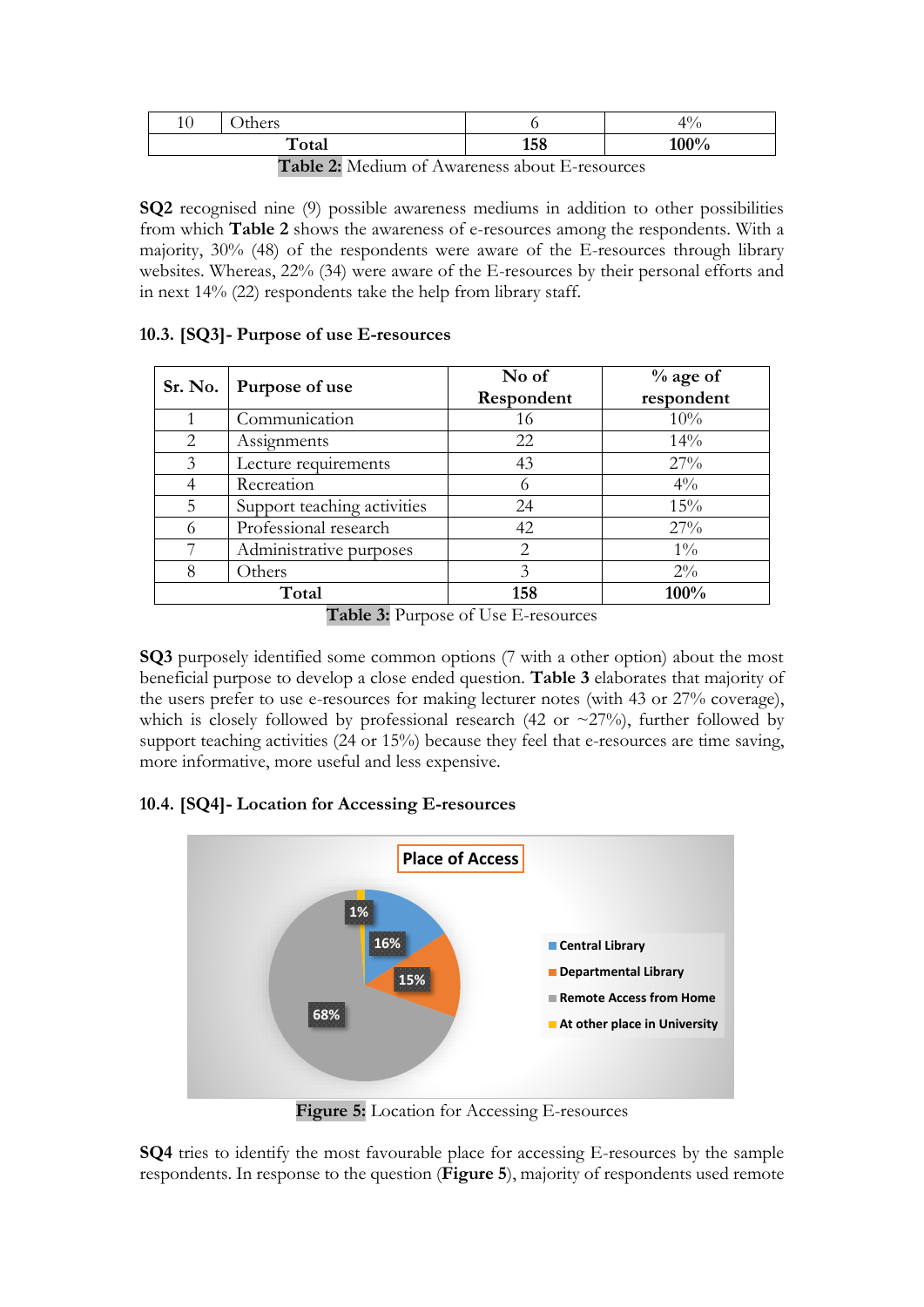access of the E-resources from Home 108 (68.3%). It is followed by Central Library (25 or 16%) & Departmental Library (23 or 15%). Only a few respondents (2 or 1%) used to access e-resources from other places in University.

|                                                                |  | Sr. No. Use Frequency | No of Respondent |                     |                     |                |
|----------------------------------------------------------------|--|-----------------------|------------------|---------------------|---------------------|----------------|
|                                                                |  |                       | Faculty          | <b>Staff</b>        | <b>Student</b>      | Overall        |
| 1                                                              |  | Daily                 | 8<br>$(9\%)$     | $\theta$<br>$(0\%)$ | (3%)                | 9<br>$(6\%)$   |
| 2                                                              |  | 2-3 times a week      | 31<br>(35%)      | 10<br>(29%)         | $\theta$<br>$(0\%)$ | 41<br>(26%)    |
| 3                                                              |  | Once a week           | 12<br>$(14\%)$   | 18<br>(53%)         | 5<br>$(14\%)$       | 35<br>(22%)    |
| 4                                                              |  | 2-3 times a month     | 8<br>$(9\%)$     | 3<br>$(9\%)$        | 3<br>(8%)           | 14<br>$(9\%)$  |
| 5                                                              |  | Once a month          | 17<br>(19%)      | 3<br>$(9\%)$        | 2<br>$(6\%)$        | 22<br>$(14\%)$ |
| 6                                                              |  | Don't know            | 12<br>$(14\%)$   | $\theta$<br>$(0\%)$ | 25<br>$(69\%)$      | 37<br>(23%)    |
| 88<br>34<br>36<br>Total<br>$(100\%)$<br>$(100\%)$<br>$(100\%)$ |  |                       |                  | 158<br>$(100\%)$    |                     |                |

#### **10.5. [SQ5]- Frequency of use of e-resources**

**Table 4:** Frequency of Use of E-resources

The frequency of use of e-Resources indicates its demand between the users. It also justified the huge budget involve in procuring those resources. **Table 4** explore the frequency of use of E-resources in the Chandigarh University library. It is nice to identify that  $6\%$  (9) users use the e-Resources daily basis, whereas  $26\%$  (41) users use 2-3 times a week and 22% (35) users use a minimum once a week. However, when it comes to student usage, unfortunately, 69% (25) are unaware of their particular frequency. Further investigation reveals that they only use e-Resources when preparing for an assignment or exam and only on rare occasions.

|  |  | 10.6. [SQ6]- Awareness & Frequency of Use of Different Databases |  |  |  |  |  |
|--|--|------------------------------------------------------------------|--|--|--|--|--|
|--|--|------------------------------------------------------------------|--|--|--|--|--|

| Databases       | <b>Use Often</b><br>$(n\%)$ | <b>Use</b><br><b>Sometimes</b><br>$(n\%)$ | Never Use<br>$(n\%)$ | Unfamiliar<br>with<br>$(n\%)$ |
|-----------------|-----------------------------|-------------------------------------------|----------------------|-------------------------------|
| IEEE            | 56                          | 44                                        | 25                   | 33                            |
|                 | $(35.44\%)$                 | $(27.85\%)$                               | $(15.82\%)$          | $(20.89\%)$                   |
| Manupatra       | 46                          | 54                                        | 15                   | 43                            |
|                 | $(29.11\%)$                 | $(34.18\%)$                               | $(9.49\%)$           | $(27.22\%)$                   |
| Ebscohost Art & | 51                          | 32                                        | 32                   | 43                            |
| Architecture    | $(32.28\%)$                 | $(20.25\%)$                               | $(20.25\%)$          | $(27.22\%)$                   |
| J Gate - JST    | 68                          | 56                                        | 22                   | 12                            |
|                 | $(43.04\%)$                 | $(35.44\%)$                               | $(13.92\%)$          | $(7.59\%)$                    |
| J Gate - JSSH   | 58                          | 66                                        | 10                   | 24                            |
|                 | $(36.71\%)$                 | $(41.77\%)$                               | $(6.33\%)$           | $(15.19\%)$                   |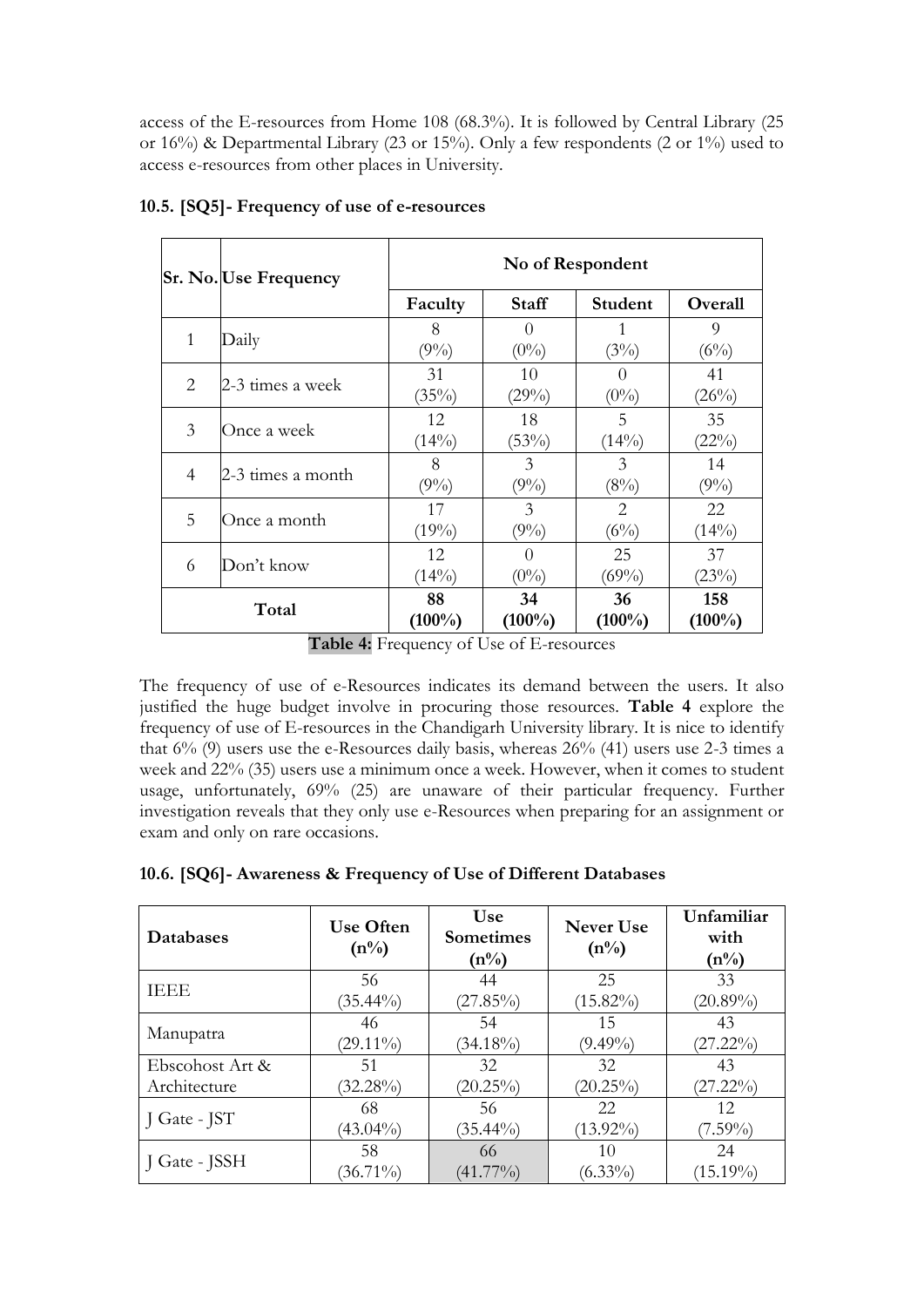| Web of Science        | 58            | 38            | 39          | 23          |
|-----------------------|---------------|---------------|-------------|-------------|
|                       | $(36.71\%)$   | $(24.05\%)$   | $(24.68\%)$ | $(14.56\%)$ |
|                       | 12            | 13            | 79          | 54          |
| Pearson $(E - Books)$ | $(7.59\%)$    | $(8.23\%)$    | $(50.00\%)$ | $(34.18\%)$ |
| $EBSCO$ $(E - Books)$ | 71            | 52            | 24          | 11          |
|                       | $(44.94\%)$   | $(32.91\%)$   | $(15.19\%)$ | $(6.96\%)$  |
| <b>DELNET</b>         | 40            | 35            | 53          | 30          |
|                       | $(25.32\%)$   | $(22.15\%)$   | $(33.54\%)$ | $(18.99\%)$ |
| British Council       |               | $\mathcal{L}$ | 120         | 35          |
| Library               | $(0.63\%)$    | $(1.27\%)$    | $(75.95\%)$ | $(22.15\%)$ |
| E-Shodh Sindhu        | $\mathcal{P}$ | 6             | 111         | 39          |
|                       | $(1.27\%)$    | $(3.80\%)$    | $(70.25\%)$ | $(24.68\%)$ |
| Shodhganga/Sodh       | $\mathcal{E}$ |               | 124         | 27          |
| Gangotri              | $(1.90\%)$    | $(2.53\%)$    | $(78.48\%)$ | $(17.09\%)$ |
| National Digital      | 5             | 3             | 137         | 13          |
| Library of India      |               |               |             |             |
| (NDL)                 | $(3.16\%)$    | $(1.90\%)$    | $(86.71\%)$ | $(8.23\%)$  |

\*Shaded cells indicates the major database of that particular types

**Table 5:** Awareness & Frequency of Use of Different Databases

**SQ6** tries to evaluate the awareness & frequency of use of different databases available in the Chandigarh University library. With the recorded responses, from **Table 5**, it can be easily identified that, among the listed databases, EBSCO (E-books) used most (44.94% or 71) by the users, followed by J Gate - JST (43.04% or 68), J Gate - JSSH (36.71% or 58) & Web of Science (36.71% or 58). Similarly, the National Digital Library of India (NDL) database is the most unused (86.71% or 137) database, and Pearson (E-Books) most unfamiliar (34.18% or 54) one.

#### **10.7. [SQ7]- Formats of E-resources**



**Figure 6:** Formats of E-resources

**SQ7** identified the most popular file formats for CU E-resources, and **Figure 6** displays that PDF and HTML are the two most common e-formats used most by the library users in the CU e-repository. According to the findings, 55% (87) of respondents choose PDF format for using e-resources, 41% (64) prefer HTML format, and 7 (4%) others prefer DOC File.

#### **10.8. [SQ8]- Satisfaction of Accessing E-resources**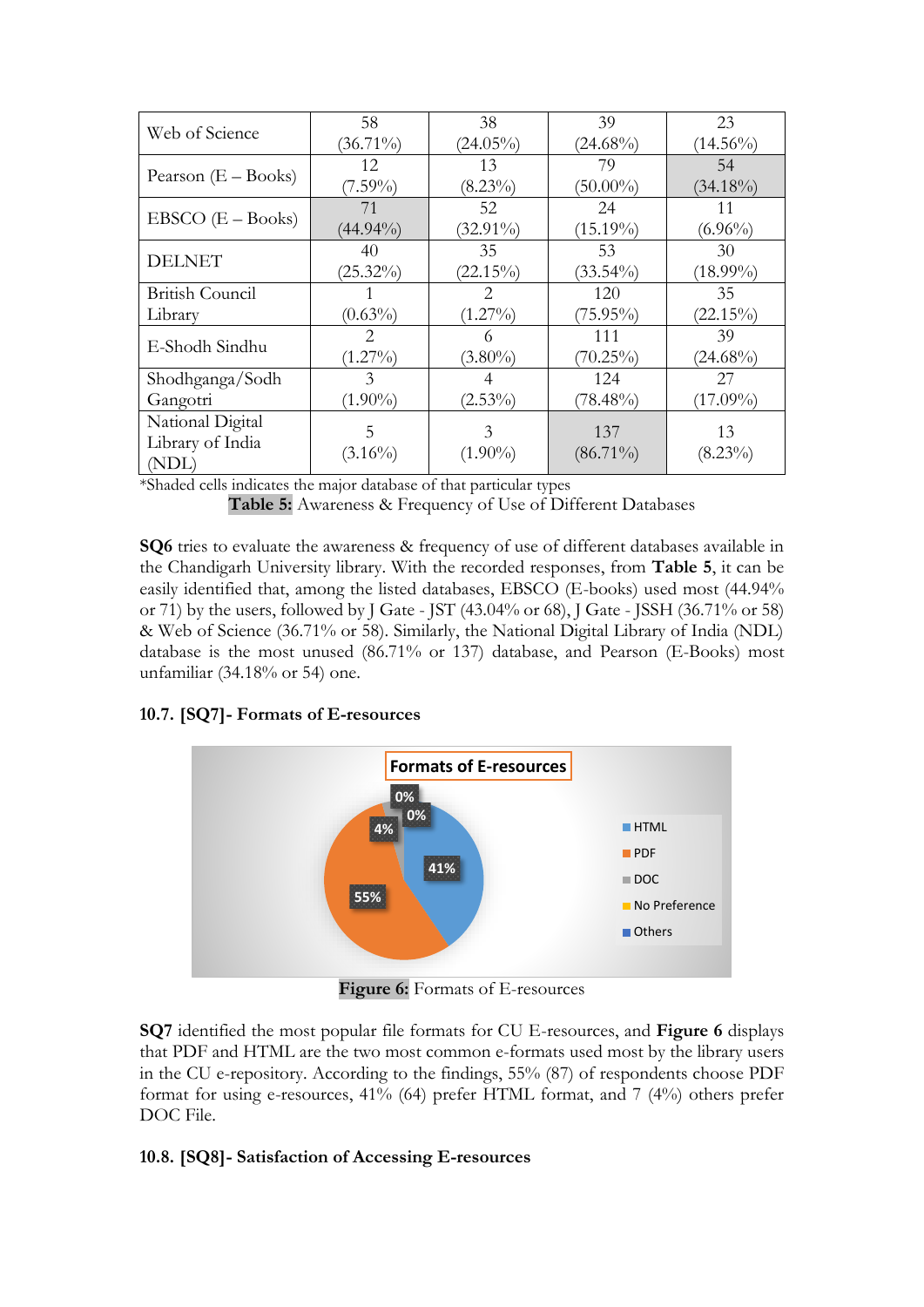| Sr.            | <b>Satisfaction Level</b> | No of Respondents |                             |                 |                     |
|----------------|---------------------------|-------------------|-----------------------------|-----------------|---------------------|
| No.            |                           | Faculty           | <b>Staff</b>                | Student         | Overall             |
| 1              | Very Satisfied            | 24<br>(27%)       | 11<br>(32%)                 | 14<br>(39%)     | 49<br>$(31\%)$      |
| 2              | Satisfied                 | 30<br>(34%)       | 18<br>(53%)                 | 19<br>(53%)     | 67<br>(42%)         |
| 3              | Neutral                   | 28<br>(32%)       | 5<br>(15%)                  | (3%)            | 34<br>(22%)         |
| $\overline{4}$ | Dissatisfied              | 6<br>(7%)         | $\left( \right)$<br>$(0\%)$ | 2<br>(6%)       | 8<br>(5%)           |
| 5              | Extremely<br>Dissatisfied | $(0\%)$           | $\left( \right)$<br>$(0\%)$ | $(0\%)$         | $\theta$<br>$(0\%)$ |
|                | Total                     | 88<br>$(100\%)$   | 34<br>$(100\%)$             | 36<br>$(100\%)$ | 158<br>$(100\%)$    |

**Table 6:** Satisfaction Level of Accessing E-resources

With the question **SQ8**, while ensuring the satisfaction level of accessing E-resources, **Table 6** confirmed that the majority (116 or 73%) of the respondents are very satisfied or satisfied while accessing E-resources and 34 (22%) others are neutral. Only 5% (8) users are dissatisfied accessing of e-resources. This result suggests the availability of sufficient & quality E-resources in the Chandigarh University library.

#### **10.9. [SQ9]- Difficulties of Accessing E-resources**

| Sr.            | Problems facing while using the e-         | No of      | $%$ age of |
|----------------|--------------------------------------------|------------|------------|
| No.            | resources                                  | Respondent | respondent |
| 1              | Computer/network problems                  | 11         | 7%         |
| 2              | Lack of searching skills                   | 8          | 5%         |
| 3              | Lack of up-to-date equipment               | 16         | 10%        |
| $\overline{4}$ | Few computers                              | 13         | 8%         |
| 5              | Slow internet connectivity                 | 16         | 10%        |
| 6              | Virus attacks                              | 2          | 1%         |
| 7              | Overload of information                    | 39         | 25%        |
| 8              | Difficulty in finding relevant information | 37         | 23%        |
| 9              | Others                                     | 16         | 10%        |
|                | Total                                      | 158        | 100%       |

**Table 7:** Difficulties of Accessing E-resources

**SQ9** shows the problems faced by library users while using the e-resources from the Chandigarh University library website. Though e-resources have become a common source among the academic and research communities, the majority of the users stated that they faced some difficulties while accessing e-resources. Out of the 158 respondents, 25% (39) are having problems with an overload of information that isn't specified properly, followed by 23% (37) users with difficulty in finding relevant information. Among the rest,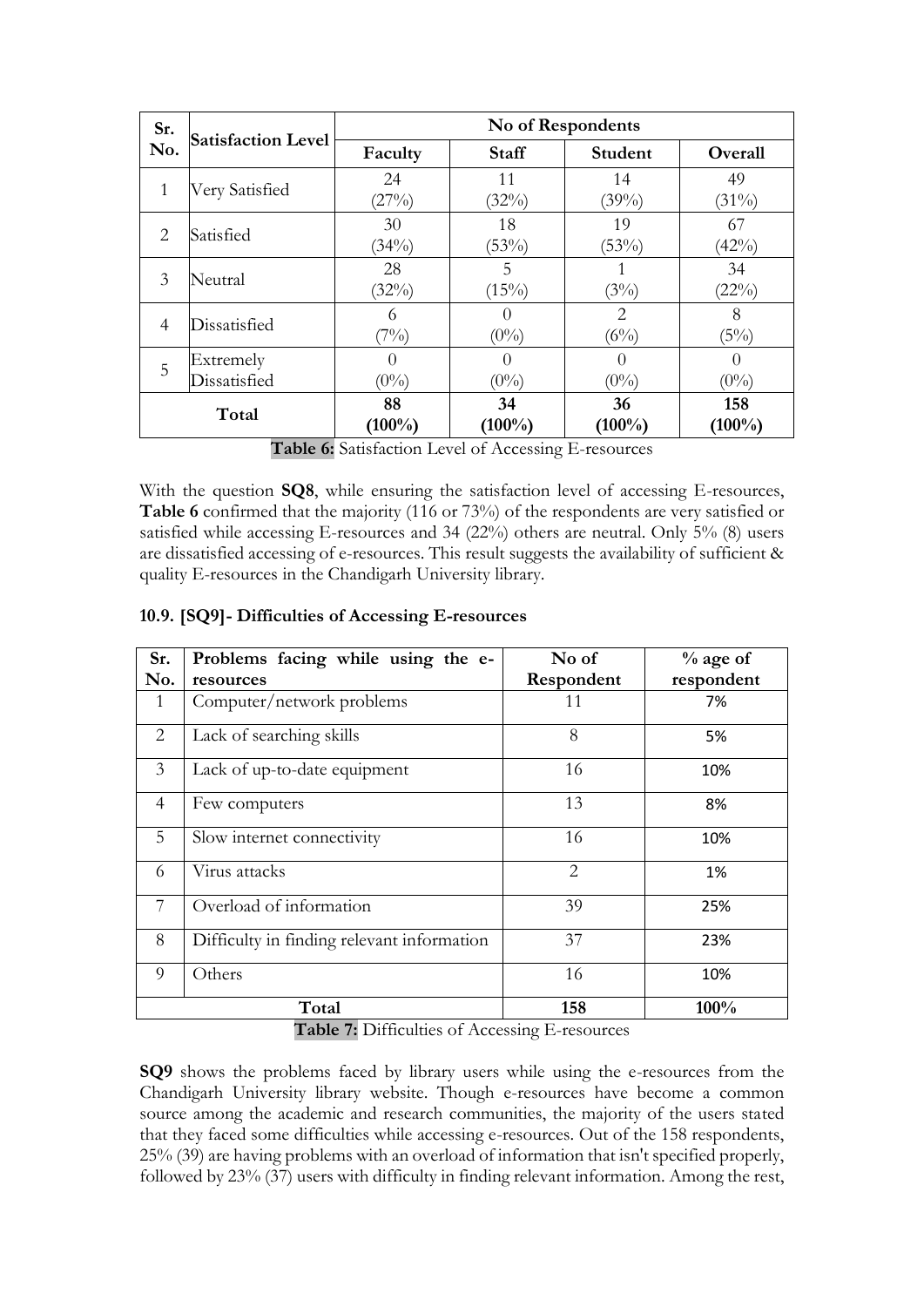10% (16) library users are facing the problem due to lack of up-to-date equipment, Slow internet connectivity and others.

#### **10.10. [SQ10]- Satisfaction with the Library Staff**

Chandigarh University library staff check each and every CU subscription twice a day by searching and downloading articles. Once confirmed that each resource is working, library staff prepare a bridge between the library and the library users to update them regularly and assist them if they are facing any difficulty in the use. **SQ10** specifically deals at that point by asking the library users whether they are satisfied or not by the service of the library staff in accessing e-Resources.



**Figure 7:** Satisfaction With the Library Staff

Figure 7 shows that the majority (99 or 63%) of the library users are satisfied with the service of library professionals. Apart from this, 27% (43) users are not sure about their satisfaction, whereas 10% (16) are not satisfied with the existing library professionals' assistance while facing problems in accessing e-Resources.h

**10.11. [SQ11]- Attending Training/Workshop/Seminar Organized by Library**



**Figure 8:** Attend Library Organised Training/Workshop/Seminar for usage of Eresources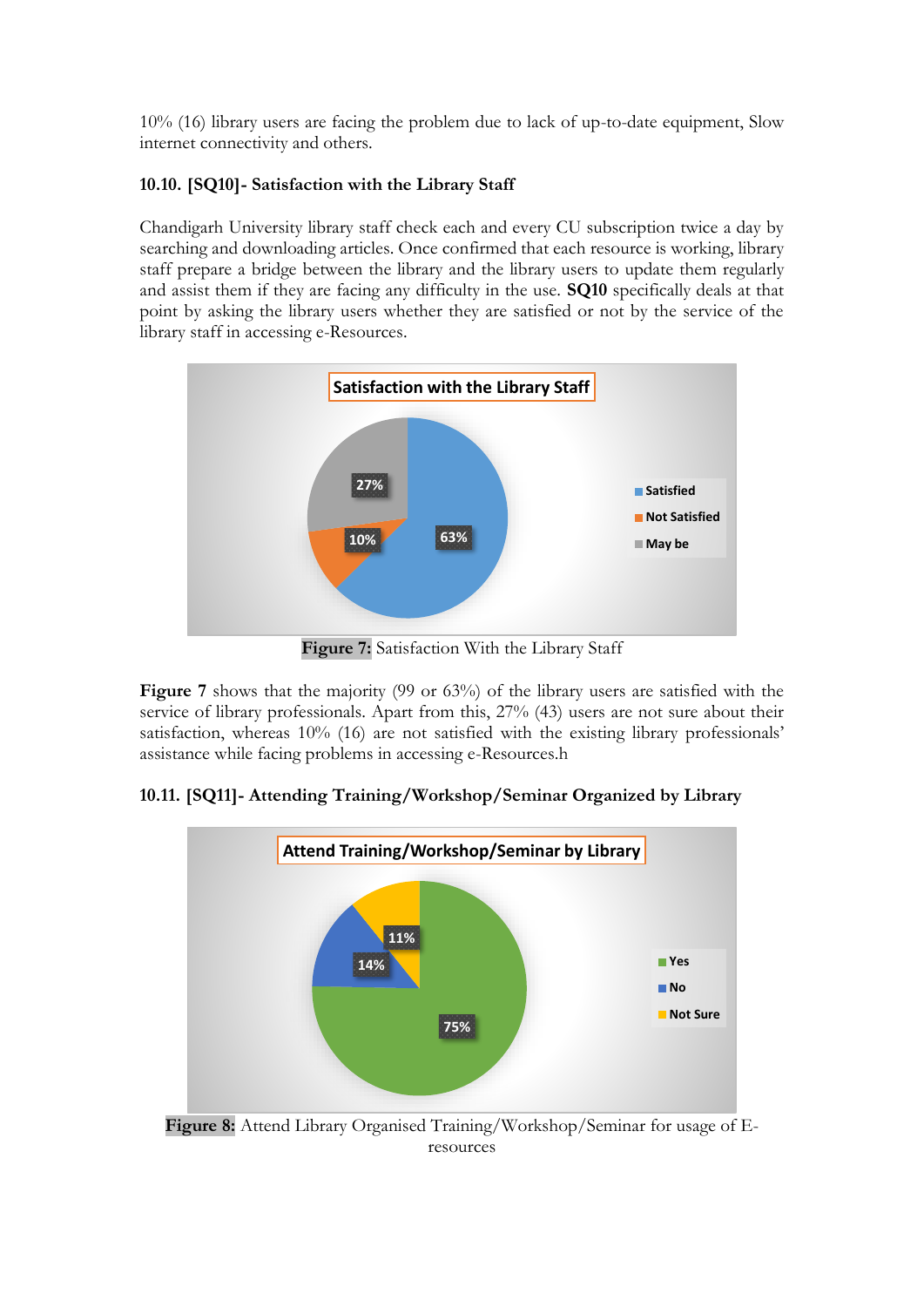It is the responsibility of the library staff to aware the library users of the availability of e-Resources in the library, their accessibility criteria and how to use them. **Figure 8** shows that 75% (119) library users have attended the training regarding access to electronic resources, while 14% (22) library users didn't get any training, and the rest 11% (17) users not sure about this regard. Because the Chandigarh University library organises semesterby-semester training for staff members and an annual orientation programme for students, some of the respondents are probably new to the university campus.



**10.12. [SQ12]- Need of any training/workshop/seminar**

**Figure 9:** Need of training /workshop / seminar

In Chandigarh University, the library organised training sessions, workshops & seminars from time to time for the library users & also for library staff to enhance their skills about how to use different databases & e-Resources. **Figure 9** shows that 83% (131) library users have a need of training/workshop/seminar, while 4% (6) users do not want to take any kind of training /workshop/seminar and 21 (13%) other do not sure about their need.

## **11. Recommendations**

This study showed that the uses of e-resources are very common among the students, staff and faculty members. It also showed that the library users are dependent on e-resources to get desired and relevant information. It was however, revealed that practical uses of eresources are not up to the worth in comparison to investments made in acquiring these resources. Moreover, infrastructure and training, programmes are essential for better use of electronic resources campus-wide. It is evident from the analysis that the availability of e-resources on the campus is almost sufficient for all the existing disciplines.

## **12. Suggestions**

Form the above findings it is clear that the more and more e-Resources should be provided to the students, staff and faculty members in Knowledge Resource Centre (Central Library) of Chandigarh University.

1) The Knowledge Resource Centre should provide internet accessibility with more number of terminals to the users.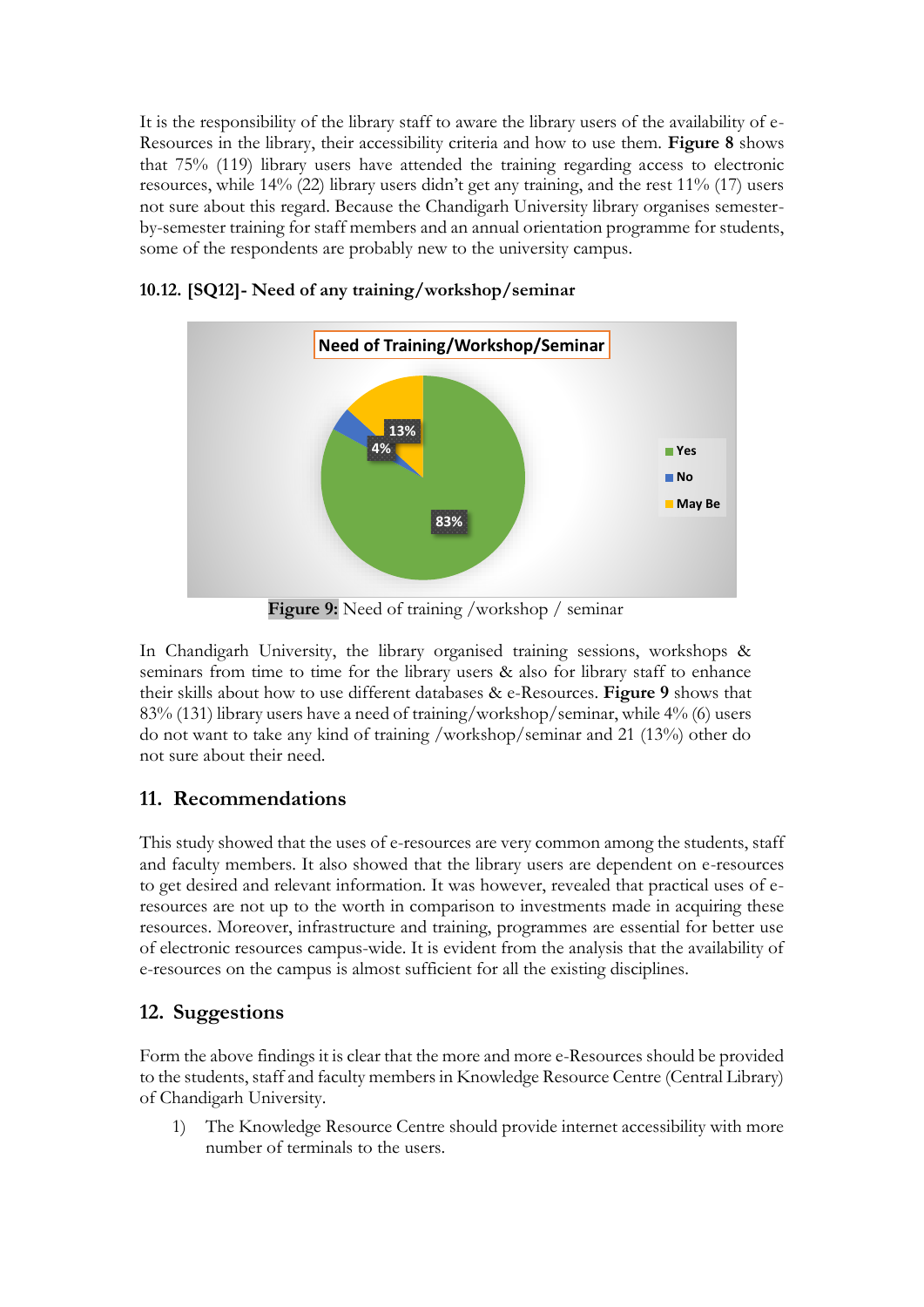- 2) The Knowledge Resource Centre must provide access to online databases access with big number.
- **3)** The knowledge Resource Centre has to conduct formal training/orientation programmes to overcome the obstacles and effective utilization of e-resource.
- 4) There is a requirement of training and workshop for faculty and Library staff for utilizing e-resources in Chandigarh University, Punjab.
- 5) Training programme should be organized on time to time for students and faculty regarding how to access the e-resources.
- 6) Must conduct online sessions about how to explore the digital library in fullfledged manner likewise outcome based education program conducted by UITTR
- 7) In Web of Science, the access should be for all articles.
- 8) University need to conduct the workshop that guide the faculty and students to effectively access the information available on e -resources.
- 9) New bare act should be increased in the Law Department Library
- 10) Lack of knowledge about e library among students and they ask faculty to explain how to use it.

#### **13. Conclusion**

The advantages of E-resources have drawn the attention of library users to a great extent. Users are heavily dependent on E-resources for their required information and keep themselves up-to-date in their subject area. Though some expect that the role of libraries as a gateway to the E-resources will have less importance in future as users access more and more E-resources in their respective subjects, it seems to be more hypothetical. Rather, the role of libraries in the age of E-resources will increase tremendously, particularly in providing training and guidance to use authentic and relevant information. The libraries must develop the necessary tools to provide such services to their users satisfactorily. The present survey reveals that all the three categories of the users of Chandigarh University are using the available E-resources convincingly. Simultaneously, the Central Library of Chandigarh University is playing an influential role in promotion, assistance and guidance in accessing the E-resources. Nonetheless, there is enough scope for Central Library to educate its users about the number of E-resources available in the library in each subject area and train them to use the E-resources more effectively.

## **14. References**

- Haridasan, S., & Khan, M. (2009). Impact and use of e-resources by social scientists in National Social Science Documentation Centre (NASSDOC), India. *The Electronic Library*, *27*(1), 117–133. https://doi.org/10.1108/02640470910934632
- Jogan, S. N. (2015). Access, Awareness And Use Of Electronic Resources By Post Graduate Students In Gulbarga University. International Journal of Informative & Futuristic Research, 2(6), 1540–1547. https://files.eric.ed.gov/fulltext/ED597673.pdf
- Kurian, B., & Nagarajan, M. (2018). Awareness and use of Open Access Resources among the Research Scholars of Annamalai University, Tamil Nadu : A Study. Journal of Advances in Library and Information Science, 7(1), 109–114. http://jalis.in/pdf/7-1/Kurian.pdf